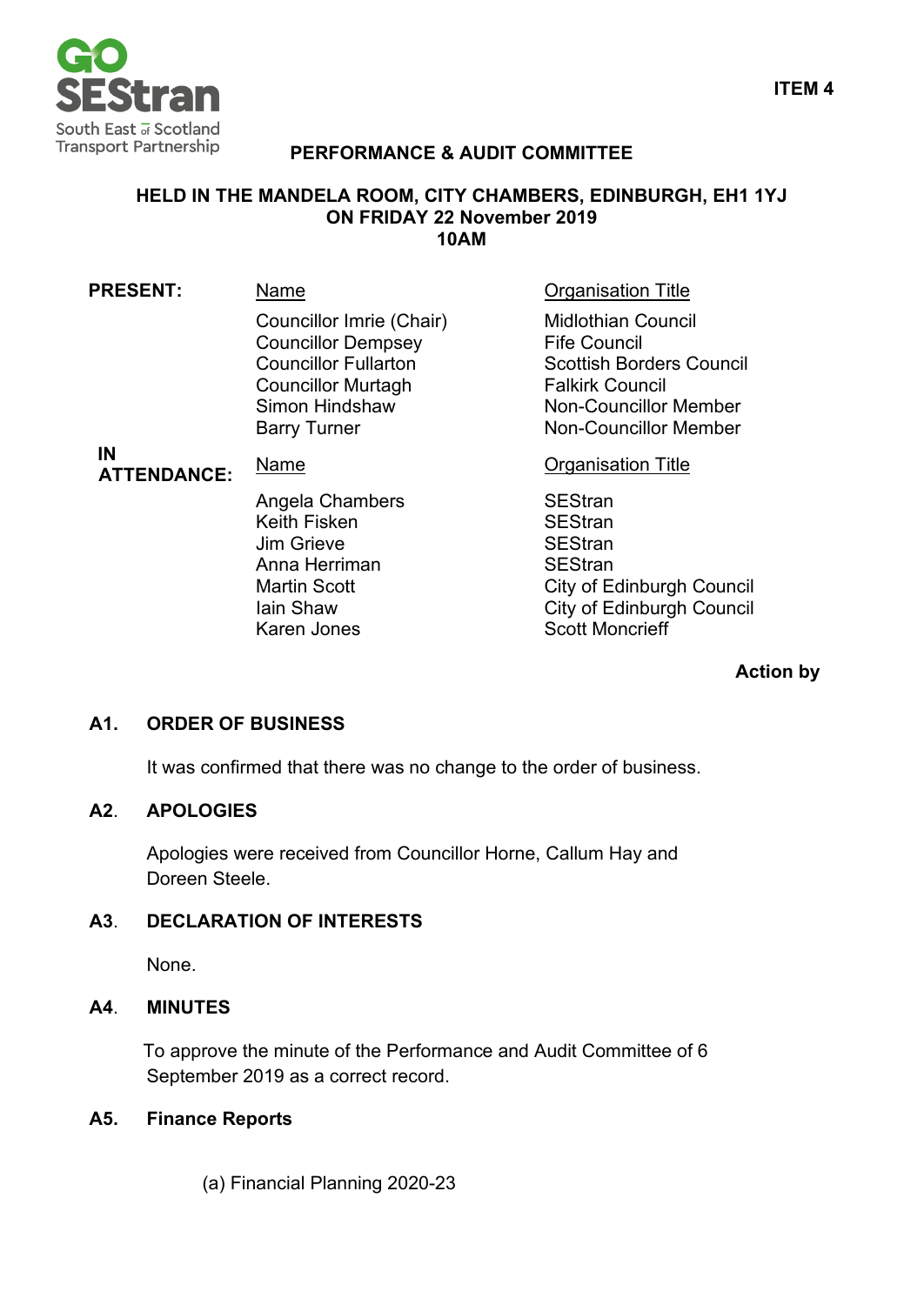An update was provided on the financial planning being progressed for the Partnership for the 2020/21 revenue budget, together with indicative financial plans for 2021/22 and 2022/23.

## **Decision**

- 1) To note the update on the financial planning assumptions being progressed for the Partnership for the 2020/21 revenue budget and indicative financial plans for 2021/22 and 2022/23.
- 2) To note the report would be presented to the Partnership Board on 6th December 2019.
- (b) Treasury Management Mid-Term Review

Details were provided of the investment activity undertaken on behalf of the Partnership during the first half of the 2019/20 Financial Year.

## **Decision**

To note the investment activity undertaken.

# **A6. RISK MANAGEMENT**

A six-monthly update of the Risk Register was provided to the **Committee.** 

# **Decision**

- 1) To note the Risk Register.
- 2) To note that a final version of the Risk Register will be presented to Partnership Board for noting.

# **A7. PROJECT PERFORMANCE AND EU EXIT UPDATE**

Information was provided on the current status and progress of the various projects SEStran was involved in including an update on the position on the EU exit process.

# **Decision**

- 1) To note the report.
- 2) To agree that a link to the Thistle Assistance Programme Phase 1 final report would be circulated.